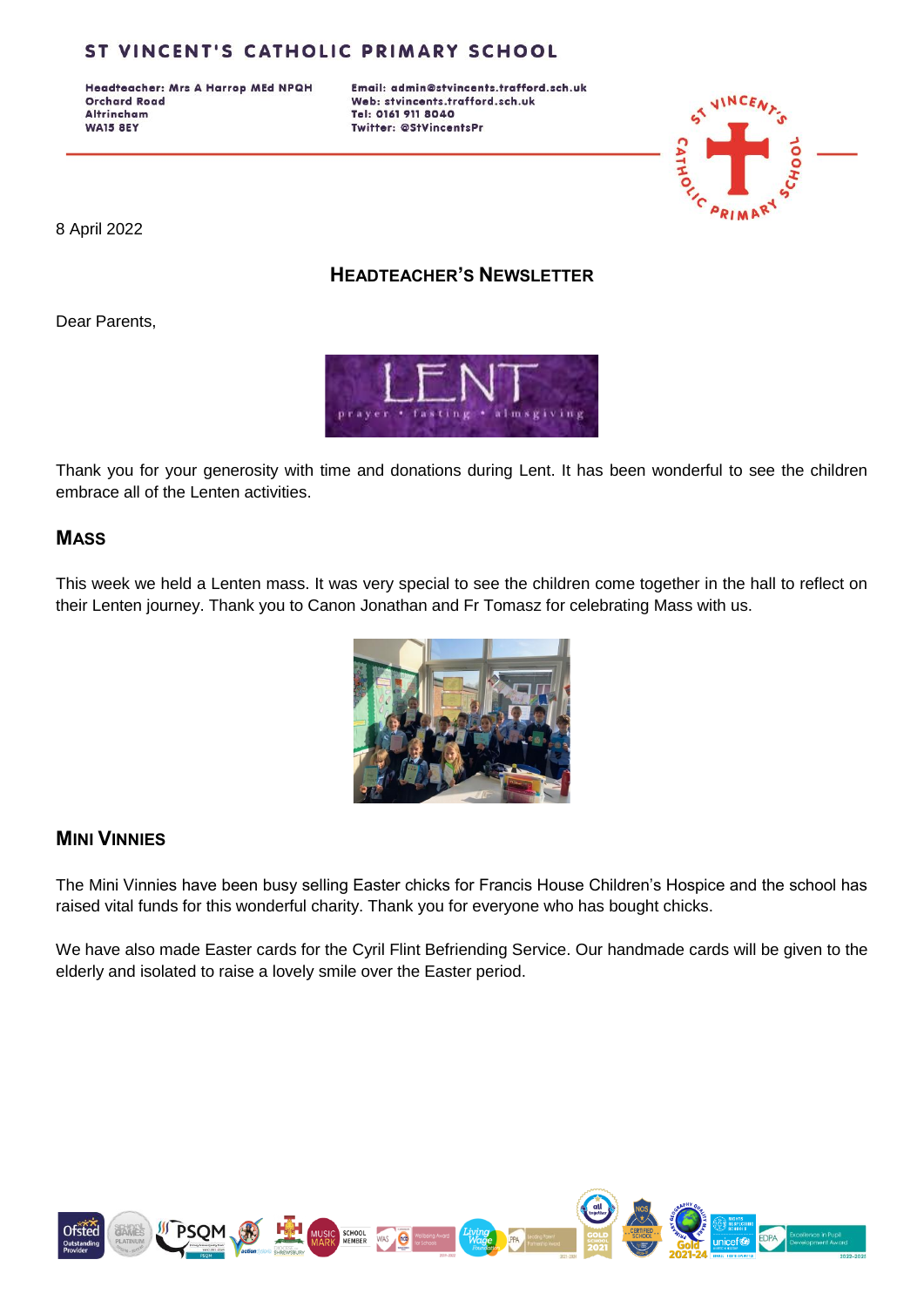## ST VINCENT'S CATHOLIC PRIMARY SCHOOL

Headteacher: Mrs A Harrop MEd NPQH **Orchard Road Altrincham WA15 8EY** 

Email: admin@stvincents.trafford.sch.uk Web: stvincents.trafford.sch.uk Tel: 0161 911 8040 Twitter: @StVincentsPr





#### **MATHS DAY- ROCKSTARS**

We are looking forward to our maths day on Friday 29 April. During the day we are asking the children to dress up as rockstars! The children will be completing Times Table Rock Star activities and the younger children will complete exciting number work.



# **EASTER ACTIVITIES**

Please see the following link for exciting family activities you could take part in during the Easter break. Attached is also information about other local activities. Please take time to read and join in the fun. **<https://bit.ly/Raring2goSpring2022>**

### **PTA EASTER EXTRAVAGANZA**

Thank you to all of the PTA, parents and children who came along to the Easter Extravaganza. It was wonderful to see everyone enjoy the Easter fun. In case you missed the Easter bunny, we managed to get a quick photograph with Mrs Gee. We raised an impressive £1026!



Today we said goodbye to Mrs Tiernan and Mr Nicholls, and we thanked them both for their dedication to our school in a special assembly. We wish them both the very best for the future.